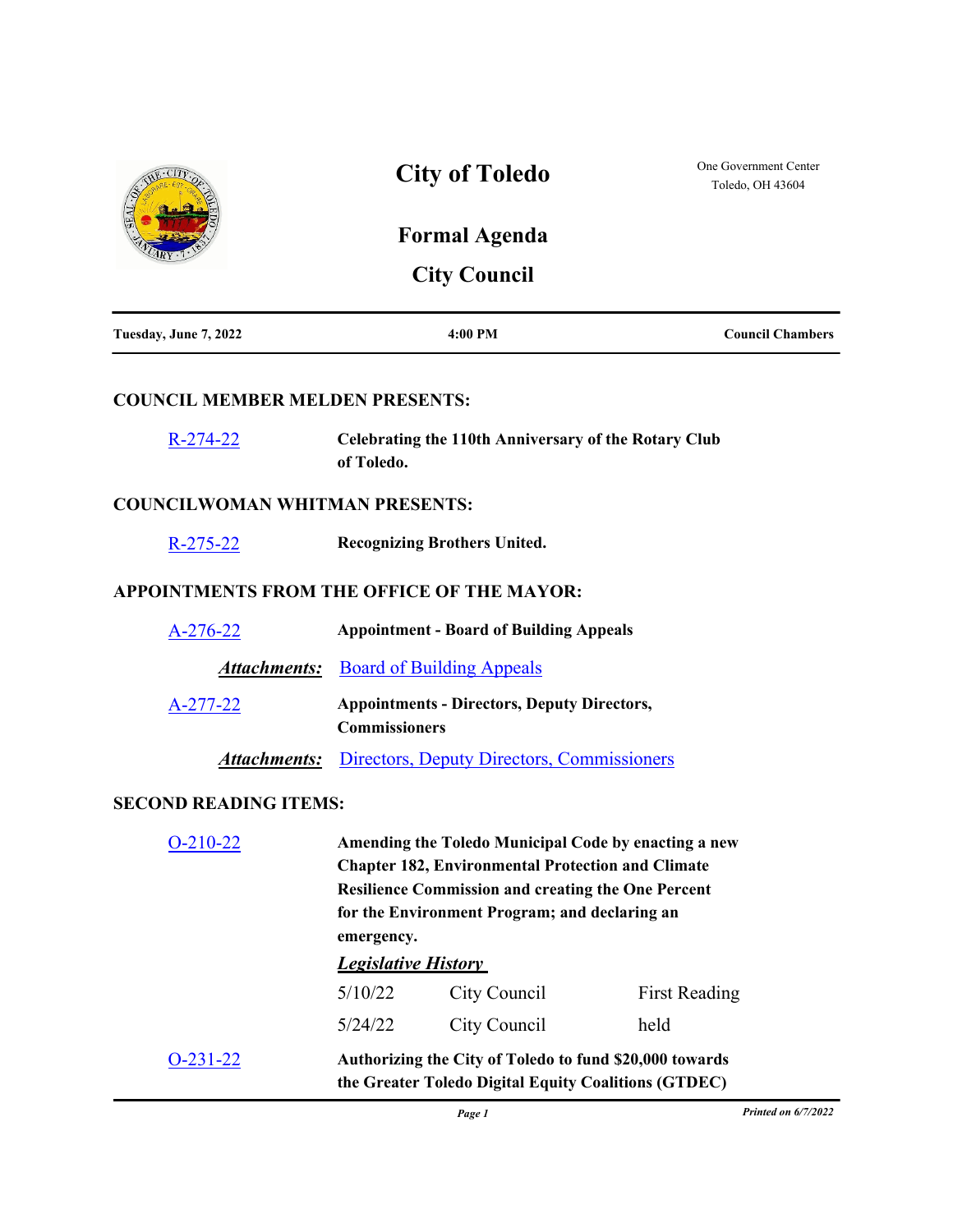| <b>City Council</b> |                                                                                                                                                                                                                                                                                                                                                                                                                                                                                                                                 | <b>Formal Agenda</b>                                                                                                                                                                                                                                                                                                             |                      | June 7, 2022 |
|---------------------|---------------------------------------------------------------------------------------------------------------------------------------------------------------------------------------------------------------------------------------------------------------------------------------------------------------------------------------------------------------------------------------------------------------------------------------------------------------------------------------------------------------------------------|----------------------------------------------------------------------------------------------------------------------------------------------------------------------------------------------------------------------------------------------------------------------------------------------------------------------------------|----------------------|--------------|
|                     | analysis of resident's broadband access and affordability<br>throughout Lucas County; partnering with Bowling<br><b>Green State University's Center for Regional</b><br>Development for a full analysis and report of findings;<br>with full oversight of the program by Toledo Lucas<br>County Public Library; and declaring an emergency.                                                                                                                                                                                     |                                                                                                                                                                                                                                                                                                                                  |                      |              |
|                     | <b>Legislative History</b>                                                                                                                                                                                                                                                                                                                                                                                                                                                                                                      |                                                                                                                                                                                                                                                                                                                                  |                      |              |
|                     | 5/24/22                                                                                                                                                                                                                                                                                                                                                                                                                                                                                                                         | City Council                                                                                                                                                                                                                                                                                                                     | <b>First Reading</b> |              |
| $O-235-22$          |                                                                                                                                                                                                                                                                                                                                                                                                                                                                                                                                 | Authorizing the mayor to enter into and execute<br>cooperative agreements between the City of Toledo and<br>Lucas County and to give consent to Lucas County for<br>roadway improvements and resurfacing work on<br><b>Talmadge Road from Laskey Road to Alexis Road</b><br>within the City limits; and declaring an emergency.  |                      |              |
| Attachments:        | Agreement                                                                                                                                                                                                                                                                                                                                                                                                                                                                                                                       |                                                                                                                                                                                                                                                                                                                                  |                      |              |
|                     | <b>Legislative History</b>                                                                                                                                                                                                                                                                                                                                                                                                                                                                                                      |                                                                                                                                                                                                                                                                                                                                  |                      |              |
|                     | 5/24/22                                                                                                                                                                                                                                                                                                                                                                                                                                                                                                                         | City Council                                                                                                                                                                                                                                                                                                                     | <b>First Reading</b> |              |
| <u>O-237-22</u>     | Authorizing the expenditure of an amount not to exceed<br>\$500,000 from the Capital Improvement Fund for the<br>Road & Bridge Maintenance Matches and Planning<br>Program; authorizing the mayor to prepare plans and<br>specifications, acquire required rights-of-way as<br>appropriate, accept bids and award contracts for Road &<br><b>Bridge Maintenance Matches and Planning</b><br>improvement projects within the Division of Road &<br>Bridge Maintenance; and declaring an emergency.<br><b>Legislative History</b> |                                                                                                                                                                                                                                                                                                                                  |                      |              |
|                     | 5/24/22                                                                                                                                                                                                                                                                                                                                                                                                                                                                                                                         | City Council                                                                                                                                                                                                                                                                                                                     | <b>First Reading</b> |              |
| $O-239-22$          |                                                                                                                                                                                                                                                                                                                                                                                                                                                                                                                                 | Authorizing the expenditure of an amount not to exceed<br>\$18,000,000 from the Capital Improvement Fund for<br>necessary major building improvements and<br>replacements at the Toledo Municipal Court House;<br>authorizing the Mayor to accept qualifications and<br>proposals and award a design-build construction contract |                      |              |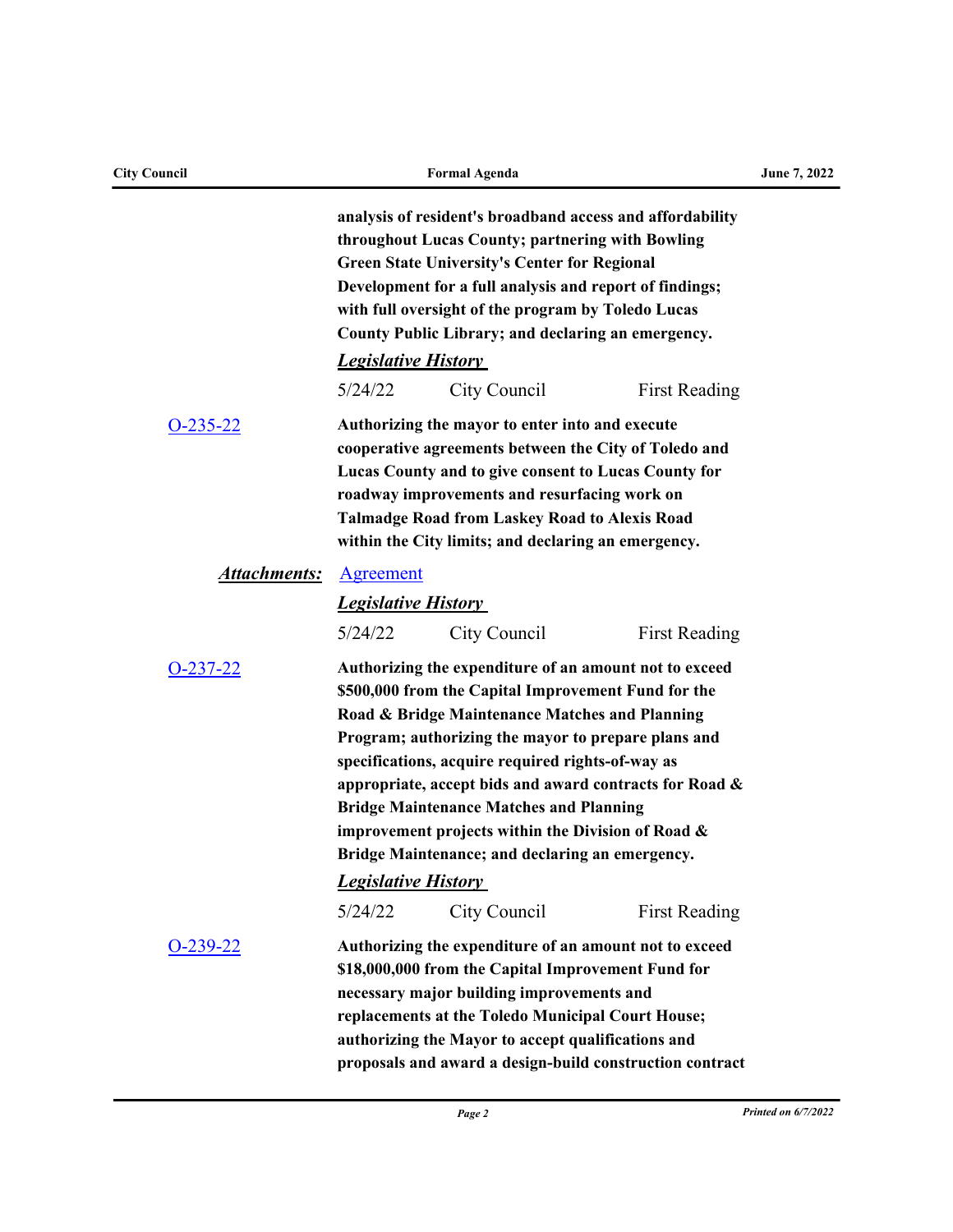| <b>City Council</b> |                                                                                                                                                                                                                                                                                                                                                                                                           | <b>Formal Agenda</b>                                                                                                                                                                                                                                                                                                                                                   |                      | June 7, 2022 |
|---------------------|-----------------------------------------------------------------------------------------------------------------------------------------------------------------------------------------------------------------------------------------------------------------------------------------------------------------------------------------------------------------------------------------------------------|------------------------------------------------------------------------------------------------------------------------------------------------------------------------------------------------------------------------------------------------------------------------------------------------------------------------------------------------------------------------|----------------------|--------------|
|                     | emergency                                                                                                                                                                                                                                                                                                                                                                                                 | pursuant to ORC Section 153.693; and declaring an                                                                                                                                                                                                                                                                                                                      |                      |              |
|                     | <b>Legislative History</b>                                                                                                                                                                                                                                                                                                                                                                                |                                                                                                                                                                                                                                                                                                                                                                        |                      |              |
|                     | 5/24/22                                                                                                                                                                                                                                                                                                                                                                                                   | City Council                                                                                                                                                                                                                                                                                                                                                           | <b>First Reading</b> |              |
| $O-242-22$          |                                                                                                                                                                                                                                                                                                                                                                                                           | Levying special assessments for the 2021 Sidewalk<br>Program; and declaring an emergency.                                                                                                                                                                                                                                                                              |                      |              |
| <b>Attachments:</b> | <b>Property Listing</b>                                                                                                                                                                                                                                                                                                                                                                                   |                                                                                                                                                                                                                                                                                                                                                                        |                      |              |
|                     | <b>Legislative History</b>                                                                                                                                                                                                                                                                                                                                                                                |                                                                                                                                                                                                                                                                                                                                                                        |                      |              |
|                     | 5/24/22                                                                                                                                                                                                                                                                                                                                                                                                   | City Council                                                                                                                                                                                                                                                                                                                                                           | <b>First Reading</b> |              |
| $O-243-22$          | <b>Legislative History</b>                                                                                                                                                                                                                                                                                                                                                                                | Providing for the issuance and sale of \$1,170,000 of<br>notes, in anticipation of the issuance of bonds, for the<br>purpose of paying costs of constructing, reconstructing<br>and rehabilitating sidewalks, including, where necessary,<br>driveway approaches and curbs, in certain locations on<br>designated streets; and declaring an emergency.                 |                      |              |
|                     | 5/24/22                                                                                                                                                                                                                                                                                                                                                                                                   | City Council                                                                                                                                                                                                                                                                                                                                                           | <b>First Reading</b> |              |
| $O-244-22$          | Providing for the issuance and sale of \$18,000,000 of<br>notes, in anticipation of the issuance of bonds, for the<br>purpose of paying costs of renovating, remodeling,<br>equipping and re-equipping and otherwise improving the<br><b>Municipal Court Building, together with necessary</b><br>appurtenances and work incidental thereto; and<br>declaring an emergency.<br><b>Legislative History</b> |                                                                                                                                                                                                                                                                                                                                                                        |                      |              |
|                     | 5/24/22                                                                                                                                                                                                                                                                                                                                                                                                   | City Council                                                                                                                                                                                                                                                                                                                                                           | <b>First Reading</b> |              |
| $O-252-22$          |                                                                                                                                                                                                                                                                                                                                                                                                           | Authorizing the expenditure in an amount not to exceed<br>\$1,124,880 from the Sewer Replacement Fund,<br>\$1,660,000 From the Water Replacement Fund and \$<br>668,120 from the Storm Water Replacement Fund for<br>the purchase or lease of vehicles and equipment;<br>authorizing the mayor to accept bids and enter into<br>contracts; and declaring an emergency. |                      |              |
| <u>Attachments:</u> | <b>Account Codes</b>                                                                                                                                                                                                                                                                                                                                                                                      |                                                                                                                                                                                                                                                                                                                                                                        |                      |              |
|                     | <b>Legislative History</b>                                                                                                                                                                                                                                                                                                                                                                                |                                                                                                                                                                                                                                                                                                                                                                        |                      |              |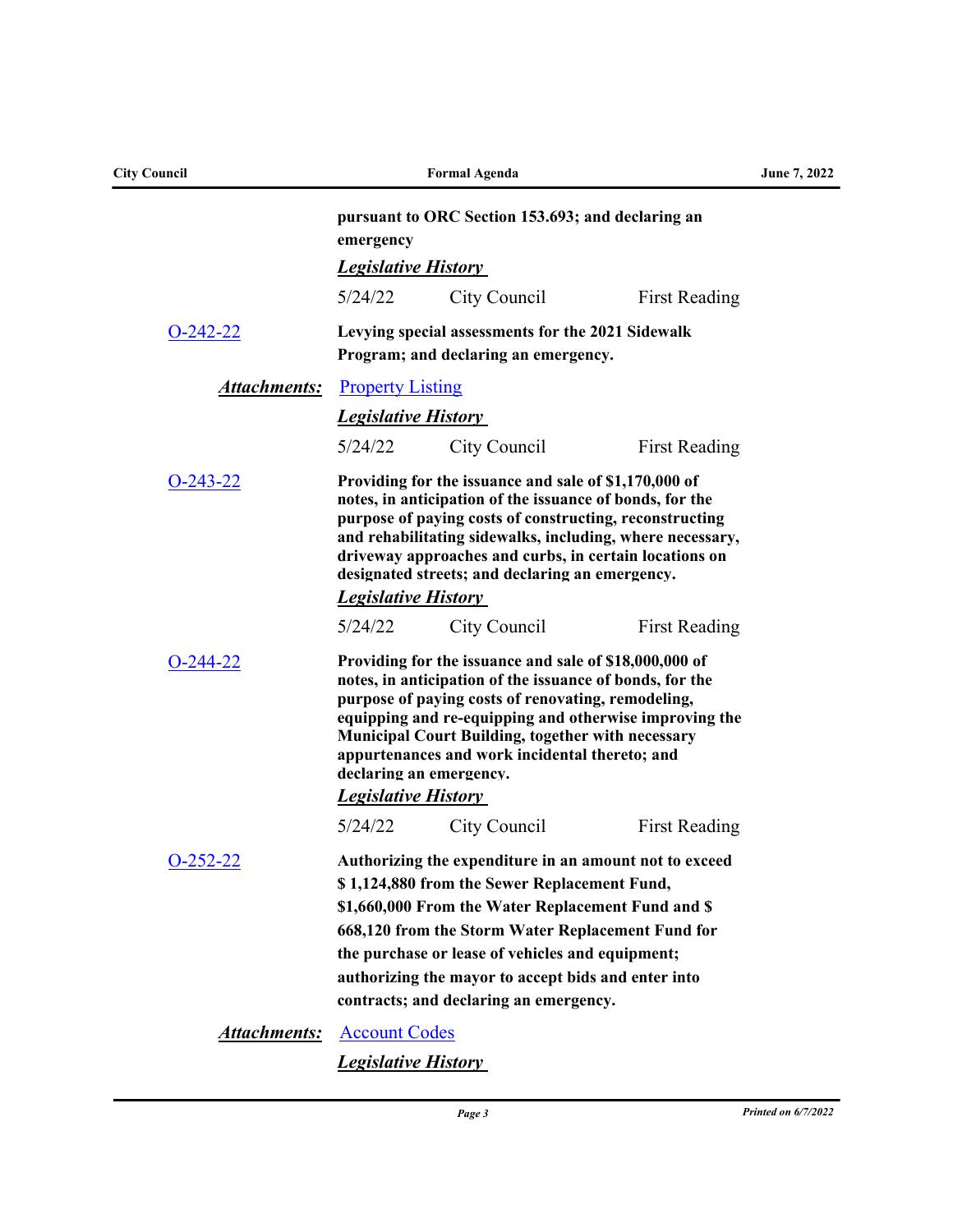| <b>City Council</b>                                         |                                       | <b>Formal Agenda</b>                                                                                                                                                                                                                                                                   |                      | June 7, 2022 |
|-------------------------------------------------------------|---------------------------------------|----------------------------------------------------------------------------------------------------------------------------------------------------------------------------------------------------------------------------------------------------------------------------------------|----------------------|--------------|
|                                                             | 5/24/22                               | City Council                                                                                                                                                                                                                                                                           | <b>First Reading</b> |              |
| $O-253-22$                                                  |                                       | Authorizing the mayor to accept bids and award<br>contracts for the Hydrant Replacement Program;<br>authorizing the expenditure in an amount not to exceed<br>\$700,000 from the Water Replacement Fund; and<br>declaring an emergency.                                                |                      |              |
|                                                             | <b>Legislative History</b><br>5/24/22 | City Council                                                                                                                                                                                                                                                                           | <b>First Reading</b> |              |
| $O-254-22$                                                  |                                       | Authorizing the expenditure in an amount not to exceed<br>\$150,000 from the Water Operating Fund for the street<br>cut pavement restoration in Lucas County; authorizing<br>the mayor to accept bids and enter into contracts; and<br>declaring an emergency.                         |                      |              |
|                                                             | <b>Legislative History</b>            |                                                                                                                                                                                                                                                                                        |                      |              |
|                                                             | 5/24/22                               | City Council                                                                                                                                                                                                                                                                           | <b>First Reading</b> |              |
| <b>COUNCIL PRESIDENT CHERRY PRESENTS:</b>                   |                                       |                                                                                                                                                                                                                                                                                        |                      |              |
| $O-278-22$                                                  |                                       | Declaring a Moratorium until December 7, 2022, on the<br>acceptance of any applications requesting permits for<br>one or more liquid petroleum gas containers of more<br>than 2,000 gallons water capacity in the aggregate; in a<br>residential district; and declaring an emergency. |                      |              |
| <b>COUNCIL MEMBERS MORRIS, MOLINE AND WILLIAMS PRESENT:</b> |                                       |                                                                                                                                                                                                                                                                                        |                      |              |
| R-279-22                                                    | <b>Memorial Place".</b>               | Designating the intersection of Orange and Huron, in<br>honor of Toledo Fire & Rescue Department Assistant<br>Chief Robert J. Schwanzl, as "Toledo Fire & Rescue<br>Department Assistant Chief Robert J. Schwanzl                                                                      |                      |              |
| <b>OFFICE OF THE MAYOR:</b>                                 |                                       |                                                                                                                                                                                                                                                                                        |                      |              |
| $O-280-22$                                                  | an emergency.                         | Repealing Toledo Municipal Code ("TMC") Chapter<br>123; enacting a new TMC Chapter 123; and declaring                                                                                                                                                                                  |                      |              |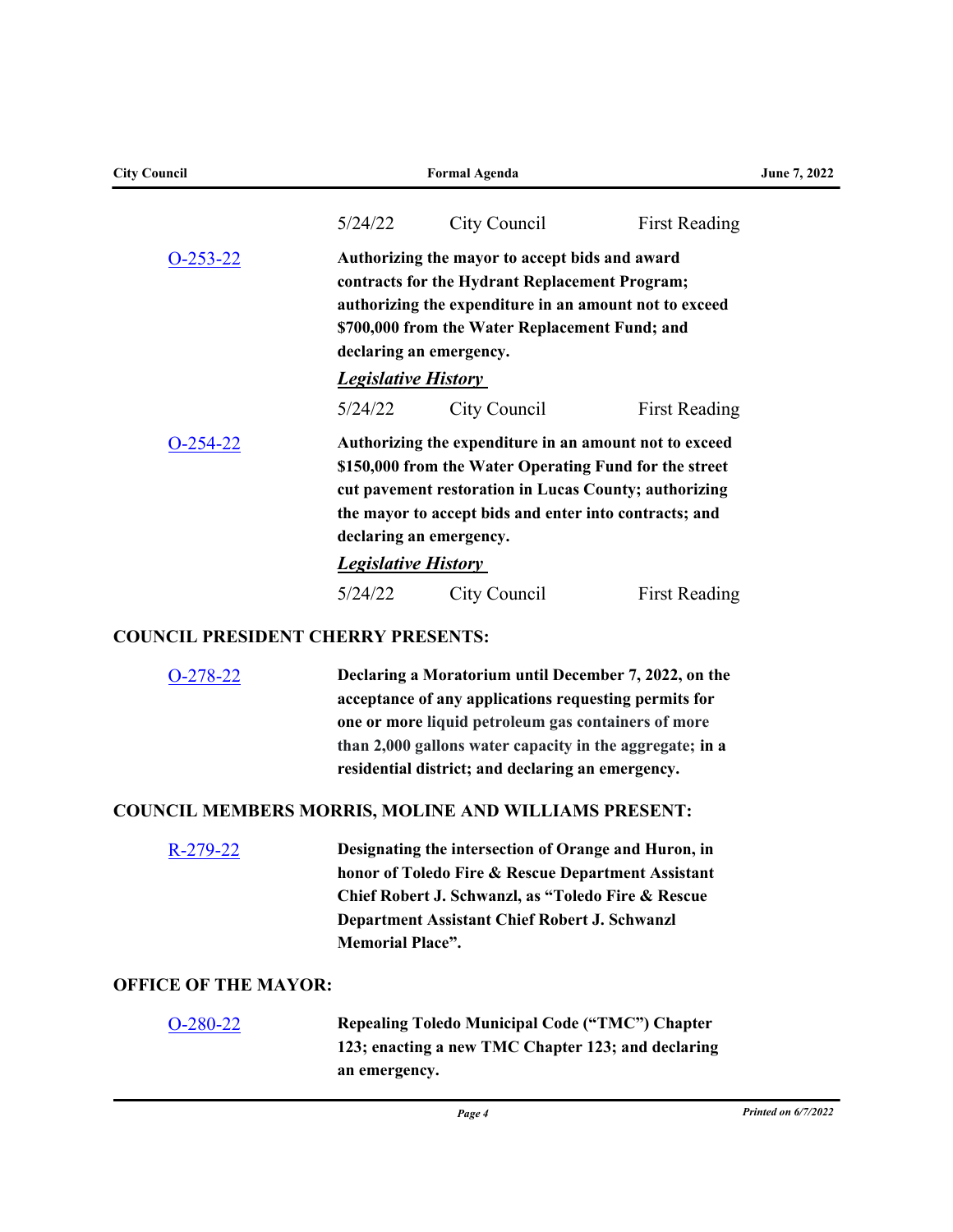| <b>City Council</b> | <b>Formal Agenda</b>                                                                                                                    | June 7, 2022   |
|---------------------|-----------------------------------------------------------------------------------------------------------------------------------------|----------------|
| $O-281-22$          | <b>Enacting a New Toledo Municipal Code Chapter 124,</b><br>Department of Marketing and Communications; and<br>declaring an emergency.  |                |
| $O-282-22$          | <b>Repealing Toledo Municipal Code ("TMC") Chapter</b><br>125; enacting a new TMC Chapter 125; and declaring<br>an emergency.           |                |
| $O-283-22$          | Toledo Municipal Code ("TMC")<br><b>Repealing</b><br>126; enacting a new TMC Chapter 126; and declaring<br>emergency.                   | <b>Chapter</b> |
| $O-284-22$          | <b>Repealing Toledo Municipal Code ("TMC") Chapter</b><br>127; enacting a new TMC Chapter 127; and declaring<br>an emergency.           |                |
| $O-285-22$          | <b>Enacting a New Toledo Municipal Code ("TMC")</b><br><b>Chapter 128, Department of Transportation; and</b><br>declaring an emergency. |                |
| $O-286-22$          | <b>Repealing Toledo Municipal Code ("TMC") Chapter</b><br>133; enacting a new TMC Chapter 133; and declaring<br>an emergency.           |                |
| $O-287-22$          | <b>Repealing Toledo Municipal Code ("TMC") Chapter</b><br>135; enacting a new TMC Chapter 135; and declaring<br>emergency.              |                |
| O-288-22            | <b>Repealing Toledo Municipal Code ("TMC") Chapter</b><br>136; enacting a new TMC Chapter 136; and declaring<br>an emergency.           |                |
| $O-289-22$          | Repealing Toledo Municipal Code ("TMC") Chapter<br>137; enacting a new TMC Chapter 137; and declaring<br>emergency.                     |                |
| $O-290-22$          | <b>Enacting a New Toledo Municipal Code Chapter 140,</b><br>Department of Building and Code Compliance; and<br>declaring an emergency.  |                |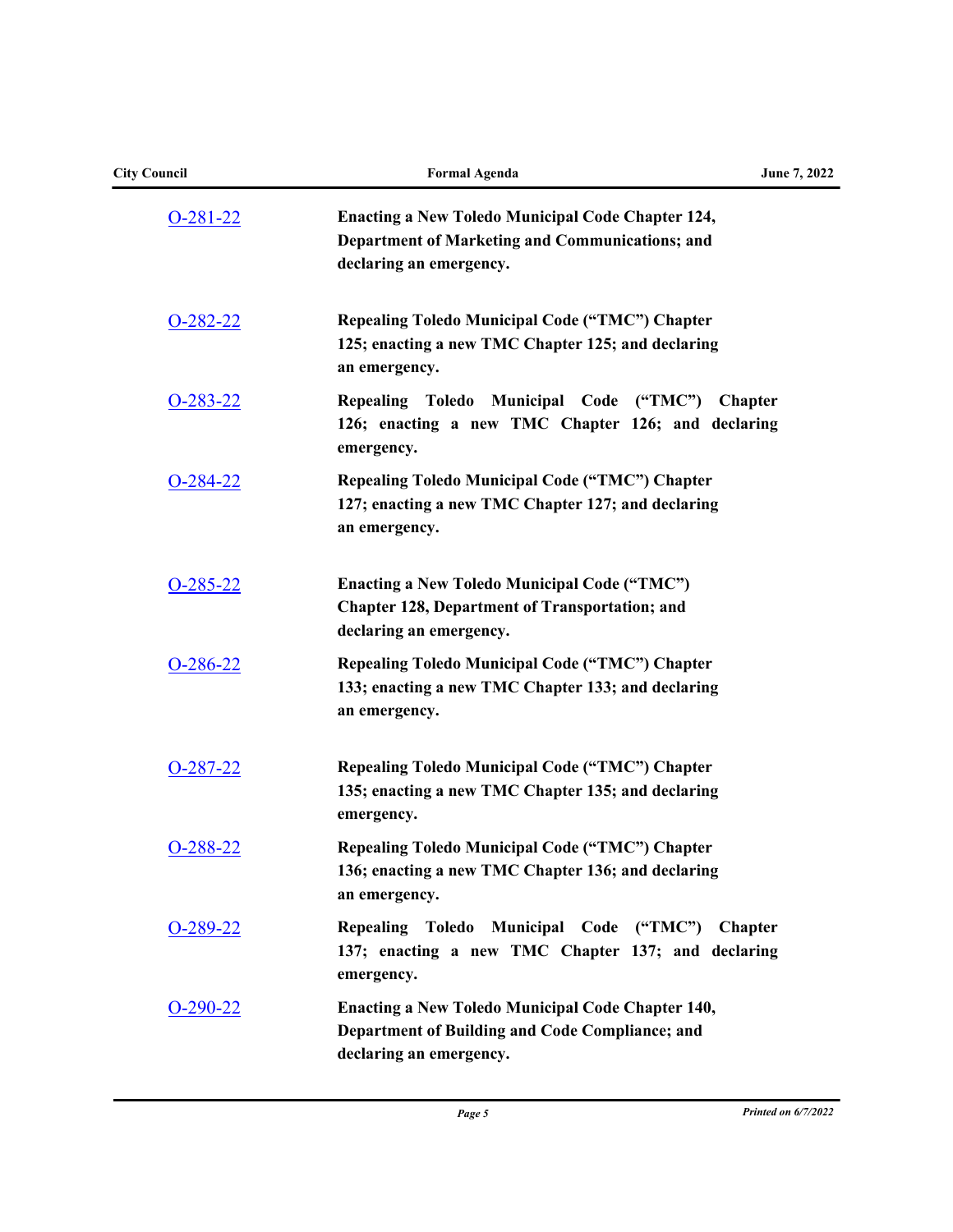#### **DEPARTMENT OF TRANSPORTATION:**

[O-291-22](http://toledo.legistar.com/gateway.aspx?m=l&id=/matter.aspx?key=37812) **Authorizing the mayor to enter into cooperative grant agreements with and accept financial assistance from the State of Ohio Department of Transportation (ODOT) for numerous construction projects; authorizing the acceptance, deposit, appropriation and expenditure of grant proceeds into the Capital Improvement Fund in an amount not to exceed \$5,220,220; authorizing the mayor to execute all necessary documentation for the grants; authorizing the mayor to accept bids and award contracts related to the construction; and declaring an emergency.**

### **DEPARTMENT OF ECONOMIC DEVELOPMENT:**

| $O-292-22$ | Authorizing the Mayor to enter into an amended          |
|------------|---------------------------------------------------------|
|            | <b>Development Agreement with Toledo Colony</b>         |
|            | Apartments, LLC and Colony-Concord Hotel, LLC for       |
|            | the Colony Development Project for the purposes of      |
|            | amending the terms to eliminate the Developer's         |
|            | commitment to reimburse the City \$700,000 for          |
|            | relocation of the public storm sewer and eliminate the  |
|            | obligation of the Developer to construct the Commercial |
|            | Development component of the Project; making certain    |
|            | findings with respect thereto; and declaring an         |
|            | emergency.                                              |
|            |                                                         |

*Attachments:* [PowerPoint](http://toledo.legistar.com/gateway.aspx?M=F&ID=72680f84-f2dc-48c3-aee6-ae9ebfa0451f.pptx)

#### **DEPARTMENT OF FINANCE:**

[O-293-22](http://toledo.legistar.com/gateway.aspx?m=l&id=/matter.aspx?key=37789) **Authorizing the expenditure of \$18,593 from the General Fund for the city of Toledo's 2022 membership dues for the Ohio Municipal League (OML); and declaring an emergency.**

#### **DEPARTMENT OF PARKS & YOUTH SERVICES:**

[O-294-22](http://toledo.legistar.com/gateway.aspx?m=l&id=/matter.aspx?key=37820) **Authorizing the expenditure of \$400,000 from the**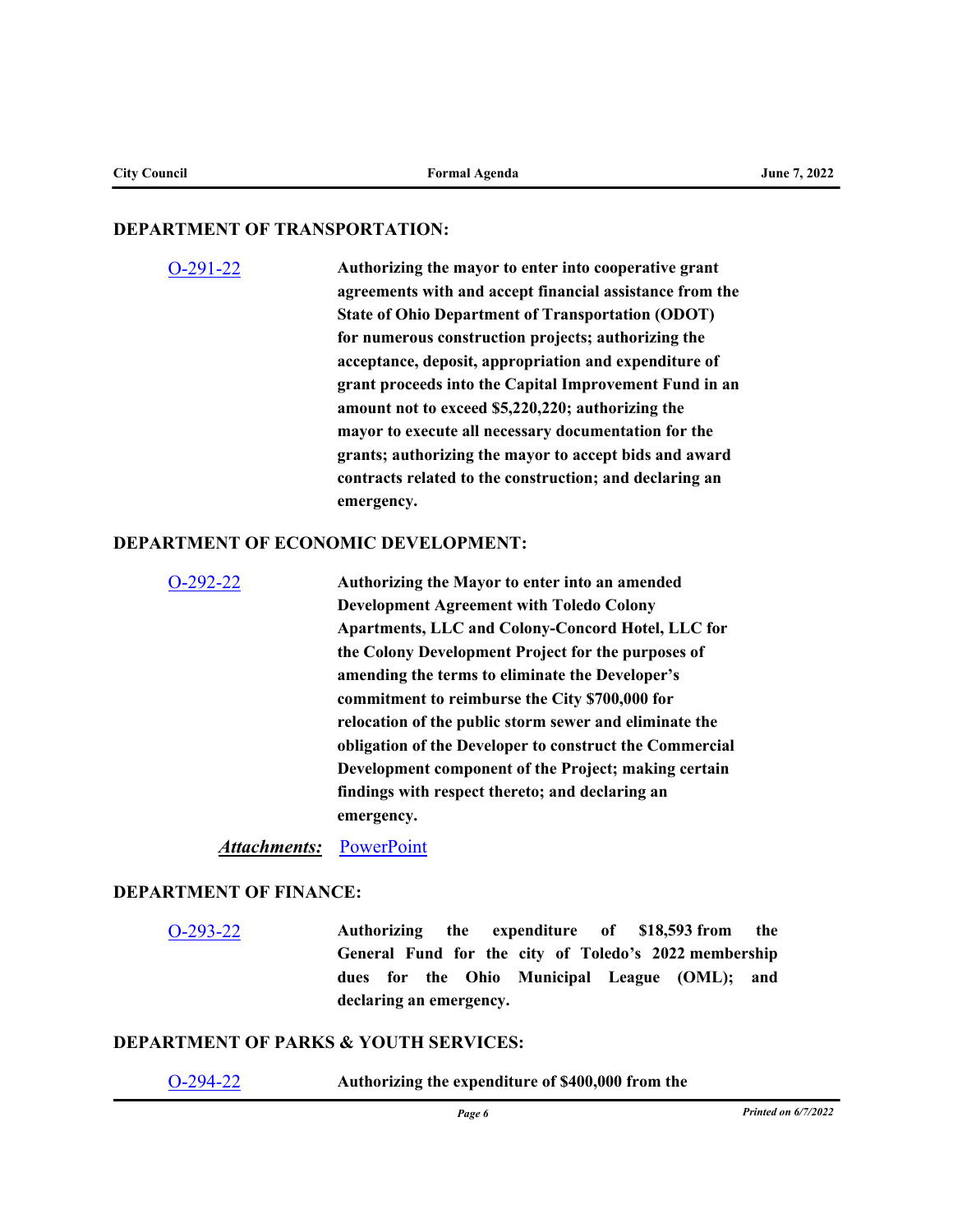| <b>City Council</b>                     | <b>Formal Agenda</b>                                        | June 7, 2022 |
|-----------------------------------------|-------------------------------------------------------------|--------------|
|                                         | <b>Capital Improvement Fund for the City Toledo Parks</b>   |              |
|                                         | infrastructure revitalization initiative; authorizing the   |              |
|                                         | Mayor to accept bids and award contracts for said           |              |
|                                         | purpose; and declaring an emergency.                        |              |
| <u>Attachments:</u>                     | <b>Informational Bullets</b>                                |              |
| $O-295-22$                              | Authorizing the expenditure of an amount not to exceed      |              |
|                                         | \$100,000 from the Capital Improvement Fund for the         |              |
|                                         | renovation of the open-air shelter at Trilby Park;          |              |
|                                         | authorizing the Mayor to accept bids and award              |              |
|                                         | contracts for said purpose; and declaring an emergency.     |              |
| <b>DEPARTMENT OF POLICE OPERATIONS:</b> |                                                             |              |
| $O-296-22$                              | Authorizing the Mayor to enter into an agreement and        |              |
|                                         | accept and deposit \$29,000 from the Office of Criminal     |              |
|                                         | <b>Justice Services for a 2022 Police Recruitment Drive</b> |              |
|                                         | (2022-RH-RC4-716); authorizing the appropriation            |              |
|                                         | and expenditure of funds from the Operation Grants          |              |
|                                         | fund; authorizing the Mayor to accept bids and award        |              |
|                                         | contracts for recruitment services in an amount not to      |              |
|                                         | exceed \$29,000; and declaring an emergency.                |              |
|                                         | <b>DEPARTMENT OF FIRE &amp; RESCUE OPERATIONS:</b>          |              |
| $O-297-22$                              | Authorizing the donation of retired fire protective gear to |              |
|                                         | the City of Belgrade, Serbia; waiving the requirements      |              |

# **of TMC 187; and declaring an emergency.** [O-298-22](http://toledo.legistar.com/gateway.aspx?m=l&id=/matter.aspx?key=37824) **Authorizing the Mayor to contract with Motorola Solutions, Inc., for the purchase of various Fire and Toledo Municipal Court communication equipment and related services; authorizing the expenditure in an amount not to exceed \$1,360,389.09 for said contract purposes; waiving the competitive bid requirements of Chapter 187 of the Toledo Municipal Code; and declaring an emergency.**

## **DEPARTMENT OF LAW:**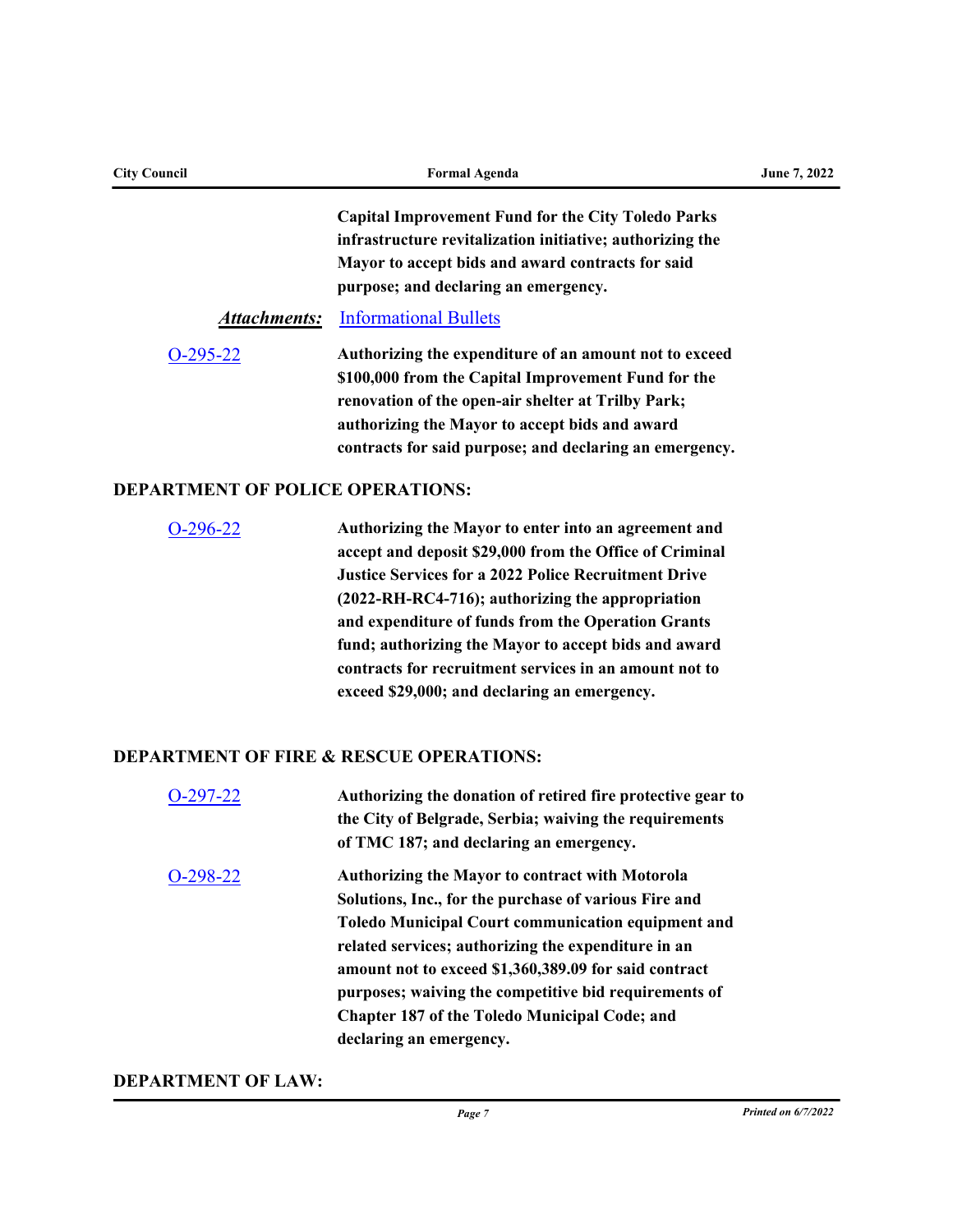| <b>City Council</b>                    | <b>Formal Agenda</b>                                                                                  | <b>June 7, 2022</b> |
|----------------------------------------|-------------------------------------------------------------------------------------------------------|---------------------|
| O-299-22                               | Authorizing the expenditure of \$50,000.00 from the<br><b>Risk Management Fund for the continuing</b> |                     |
|                                        | representation of a city employee by the RCO law firm                                                 |                     |
|                                        | in Case No. 22-1111 captioned Medical Mutual of Ohio                                                  |                     |
|                                        | <i>v. Healthscope Benefits Inc, et. al.</i> pending in the Lucas                                      |                     |
|                                        | <b>County Court of Common Pleas; and declaring an</b><br>emergency.                                   |                     |
| $O-300-22$                             | Authorizing the Mayor to renew the pollution liability                                                |                     |
|                                        | insurance policy covering its Municipal Golf Courses                                                  |                     |
|                                        | with Admiral Insurance Company for a period of three                                                  |                     |
|                                        | years; further authorizing the expenditure of                                                         |                     |
|                                        | \$22,817.00 from the city's Risk Management Fund;                                                     |                     |
|                                        | waiving competitive procurement requirements of TMC                                                   |                     |
|                                        | 187; and declaring an emergency.                                                                      |                     |
| <b>DEPARTMENT OF PUBLIC UTILITIES:</b> |                                                                                                       |                     |
|                                        |                                                                                                       |                     |

## [O-301-22](http://toledo.legistar.com/gateway.aspx?m=l&id=/matter.aspx?key=37791) **Authorizing the appropriation of \$225,000 from the unappropriated balance of the Water Replacement Fund and operating transfer of same into the Water Operating Fund; authorizing the appropriation of \$250,000 from the unappropriated balance of the Sewer Replacement Fund and operating transfer of same into the Sewer Operating Fund; authorizing the appropriation of \$25,000 from the unappropriated balance of the Storm Water Replacement Fund and operating transfer of same into the Storm Water Operating Fund; authorizing the appropriation and expenditure of an amount not to exceed \$225,000 from the Water Operating Fund, the appropriation and expenditure of an amount not to exceed \$250,000 from the Sewer Operating Fund, and the appropriation and expenditure of an amount not to exceed \$25,000 from the Storm Water Operating Fund to fund the customer assistance grant program; and declaring an emergency.**

[O-302-22](http://toledo.legistar.com/gateway.aspx?m=l&id=/matter.aspx?key=37815) **Authorizing the appropriation and expenditure in an amount not to exceed \$250,000 from the Sewer**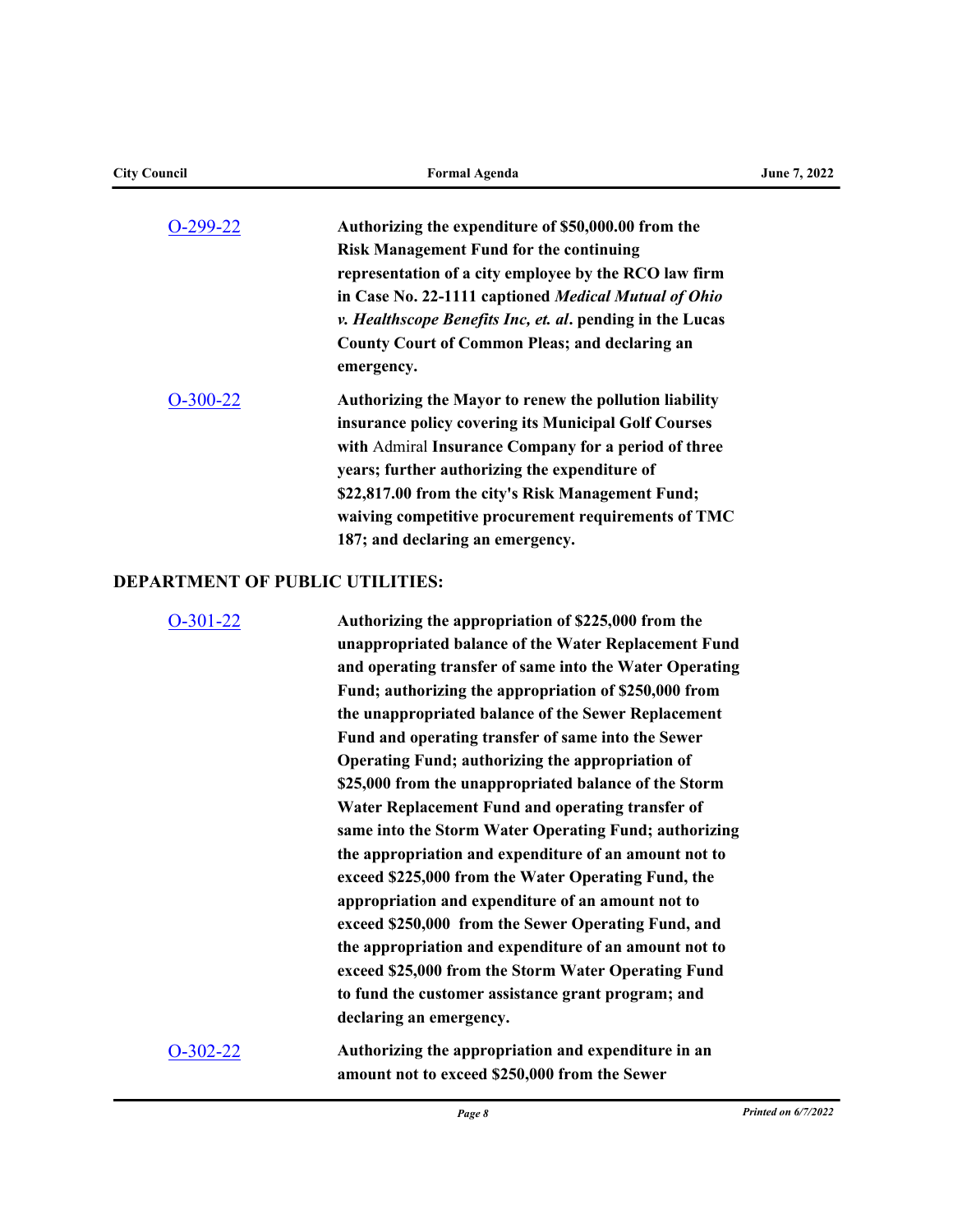| <b>City Council</b>       | <b>Formal Agenda</b>                                                                                                                                                                                                                                                                                                                                                                                                                                                                                                                                                                                                                                                        | June 7, 2022 |
|---------------------------|-----------------------------------------------------------------------------------------------------------------------------------------------------------------------------------------------------------------------------------------------------------------------------------------------------------------------------------------------------------------------------------------------------------------------------------------------------------------------------------------------------------------------------------------------------------------------------------------------------------------------------------------------------------------------------|--------------|
|                           | <b>Replacement Fund for the Tank 12 Rehabilitation</b><br>Project at the Water Reclamation Plant; authorizing the<br>Mayor to enter into a contract with Evoqua Water<br>Technologies LLC for the repair of Tank 12; waiving<br>the competitive procurement provisions of TMC<br>Chapter 187; and declaring an emergency.                                                                                                                                                                                                                                                                                                                                                   |              |
| $O-303-22$                | Authorizing the mayor to enter into a Brownfield<br><b>Community-Wide Assessment cooperative grant</b><br>agreement with the United States Environmental<br>Protection Agency (U.S. EPA) for the purpose of<br>completing environmental site assessment activities in<br>the Toledo area; authorizing the mayor to accept and<br>deposit grant proceeds in the amount of \$500,000 for<br>said purpose; authorizing the appropriation and<br>expenditure of grant proceeds of \$500,000 in the<br><b>Operation Grants Fund; authorizing the mayor to accept</b><br>bids and execute contracts related to environmental site<br>assessment work; and declaring an emergency. |              |
| $O-304-22$                | Authorizing the mayor to enter into a contract for the<br>Green Infrastructure Landscape Maintenance Project;<br>authorizing the expenditure of an amount not to exceed<br>\$92,220 from the Storm Water Operating Fund; and<br>declaring an emergency.                                                                                                                                                                                                                                                                                                                                                                                                                     |              |
| $O-305-22$                | Authorizing the mayor to enter into a contract for the<br><b>Green Infrastructure Invasives Control Project;</b><br>authorizing the expenditure of an amount not to exceed<br>\$37,485 from the Storm Water Operating Fund; and<br>declaring an emergency.                                                                                                                                                                                                                                                                                                                                                                                                                  |              |
| <b>THE CLERK REPORTS:</b> |                                                                                                                                                                                                                                                                                                                                                                                                                                                                                                                                                                                                                                                                             |              |
| $O-306-22$                | <b>Granting a waiver of Toledo Municipal Code Section</b><br>1107.0203 Surface Parking Lot Ban Districts to allow<br>an existing one-level surface parking lot to be increased<br>in size at 15, 25, 31, 39 South Ontario Street and 14<br>South Erie Street, in the City of Toledo, Lucas County,<br>Ohio; and declaring an emergency.                                                                                                                                                                                                                                                                                                                                     |              |